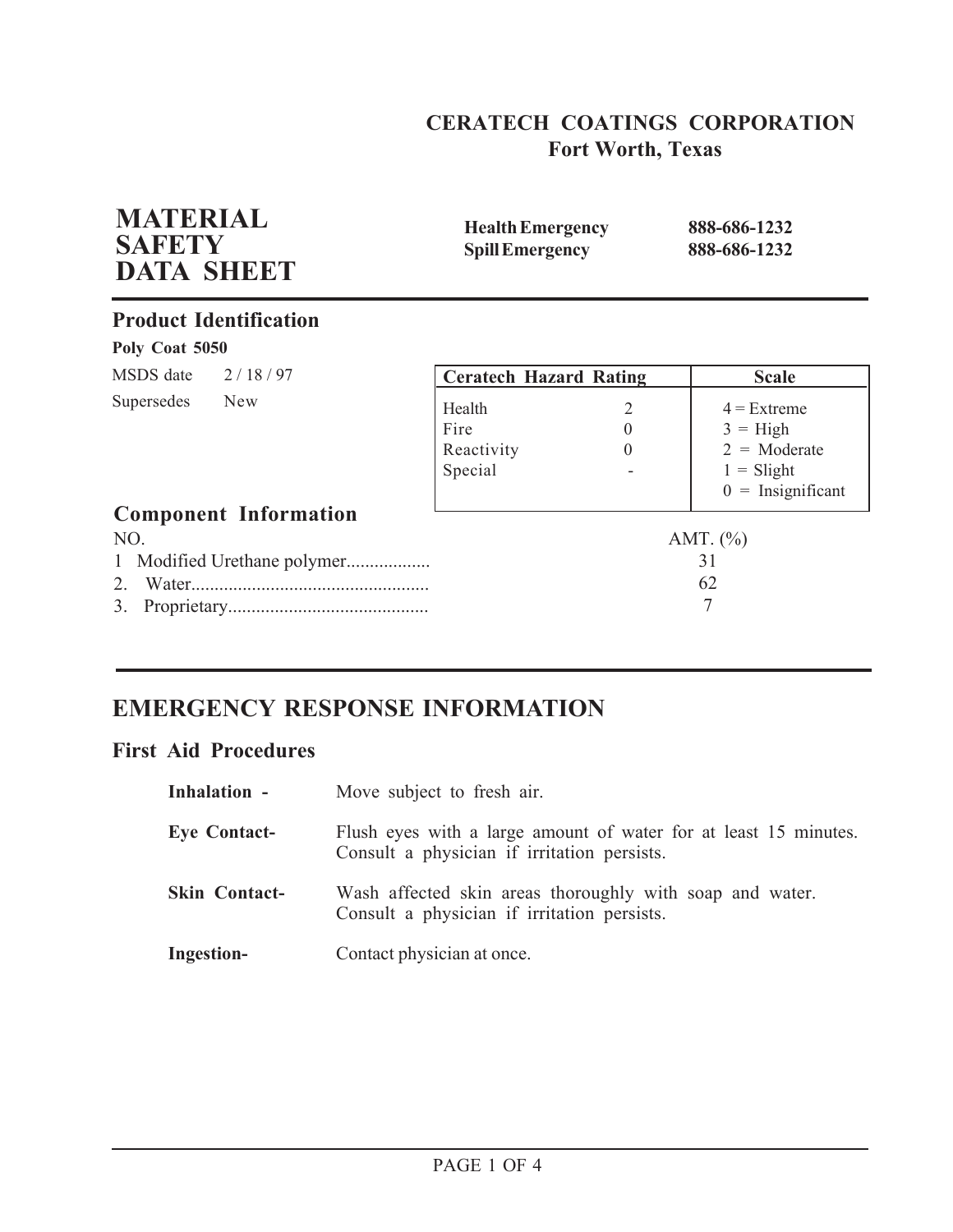## **SPILL OR LEAK HANDLING INFORMATION**

| <b>Personal Protection -</b> | Appropriate protective equipment must be worn when handling a spill<br>of this material. See the PERSONAL PROTECTION MEASURES<br>Section for recommendations. If exposed to material during clean-up<br>operations, see the FIRST AID PROCEDURES Section for actions to<br>follow.                                                                      |
|------------------------------|---------------------------------------------------------------------------------------------------------------------------------------------------------------------------------------------------------------------------------------------------------------------------------------------------------------------------------------------------------|
| <b>Procedures -</b>          | Keep spectators away. Floor may be slippery; use care to avoid falling.<br>Contain spills immediately with inert materials (e.g. sand, earth).<br>Transfer liquids and solid diking material to separate suitable containers<br>for recovery or disposal. CAUTION: Keep spills and cleaning runoff out<br>of municipal sewers and open bodies of water. |

# **HAZARD INFORMATION**

*The health effects of this product have not been tested. The following information is based on the hazards of its components.*

## **HEALTH EFFECTS FROM OVEREXPOSURE**

| <b>Primary Routes of Exposure -</b>                  | Inhalation<br>Eye Contact<br><b>Skin Contact</b>                                                                                                                                         |
|------------------------------------------------------|------------------------------------------------------------------------------------------------------------------------------------------------------------------------------------------|
| <b>Inhalation-</b>                                   | Inhalation of vapor or mist can cause the following: headache<br>- nausea - irritation of nose, throat and lungs.                                                                        |
| <b>Eye Contact -</b>                                 | Direct contact with material can cause the following: slight<br>irritation.                                                                                                              |
| <b>Skin Contact-</b>                                 | Prolonged or repeated skin contact can cause the following:<br>slight skin irritation.                                                                                                   |
| <b>FIRE AND EXPLOSIVE PROPERTIES</b>                 | Auto-ignition temperatureNot Applicable<br>Lower explosive limitNot Applicable<br>Upper Explosive limitNot Applicable                                                                    |
| <b>REACTIVITY INFORMATION</b><br><b>Instability-</b> | This material is considered stable. However, avoid temperatures<br>above 177°C/350°F, the onset of polymer decomposition.<br>Thermal decomposition is dependent on time and temperature. |
| <b>Hazardous Decomposition</b><br>/ Material -       | Under severe thermal degradation - low molecular - weigh<br>organic compounds will be formed.                                                                                            |
| <b>Hazardous Polymerization-</b>                     | Product will not undergo polymerization.                                                                                                                                                 |
| Incompatibility-                                     | This product should not come in contact with solvent borne<br>materials.                                                                                                                 |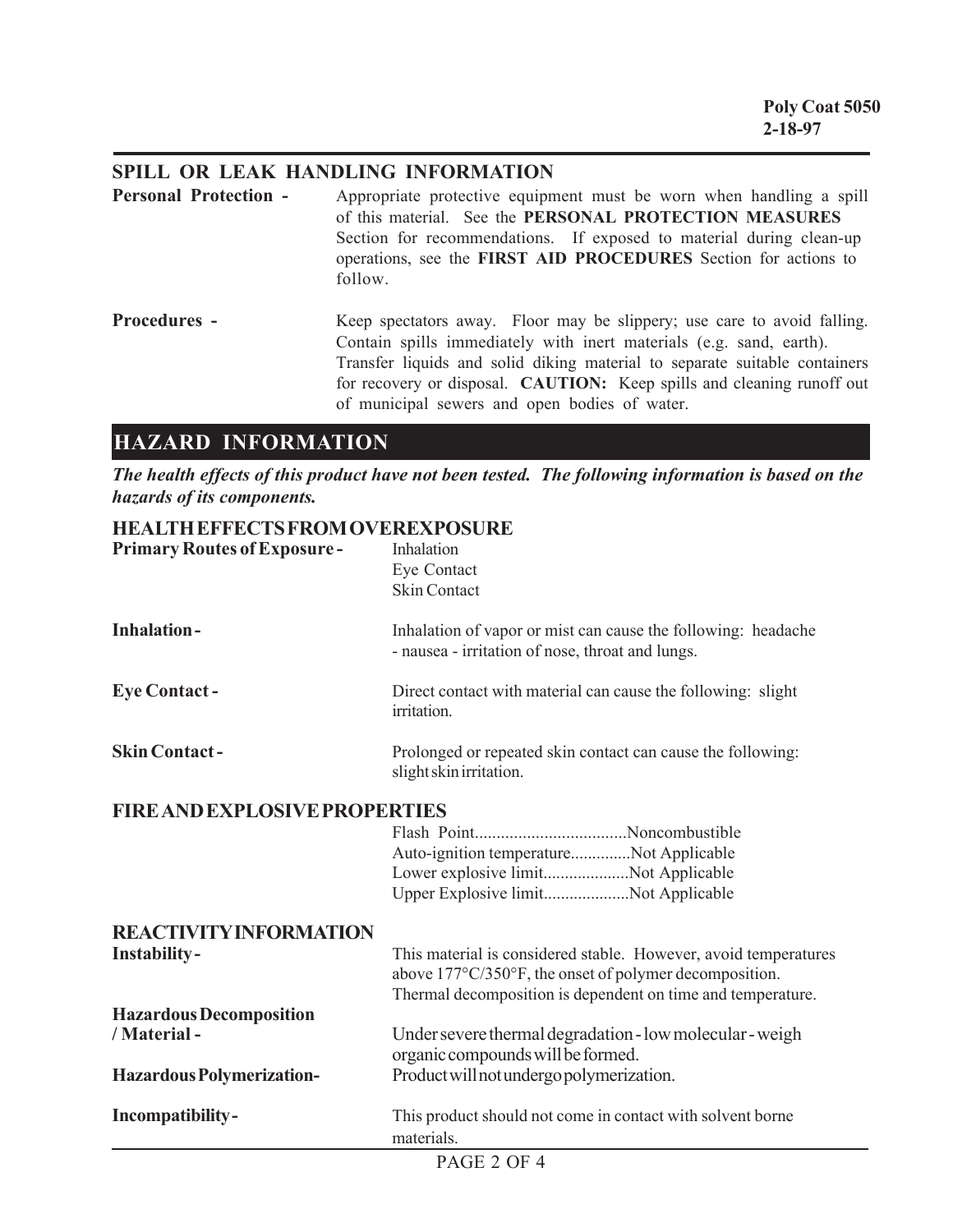**Poly Coat 5050 2-18-97**

 $\Delta$ mt.(%)

# **ACCIDENT PREVENTION INFORMATION COMPONENT EXPOSURE INFORMATION**

### **Component Information**

No.

| . |                              | $\lceil$ 1111, $\lceil$ / $\lceil$ |
|---|------------------------------|------------------------------------|
|   | 1. Modified Urethane polymer |                                    |
|   |                              | 62                                 |
|   |                              |                                    |

#### **EXPOSURE LIMIT INFORMATION**

| Component    | <b>CERATECH</b> |
|--------------|-----------------|
| Units<br>No. |                 |
|              |                 |
|              | none<br>none    |
|              | none none       |
|              | 10.0<br>ppm     |

#### **PERSONAL PROTECTION MEASURES**

| <b>Respiratory Protection -</b> | None required under normal operating conditions. When mist occurs<br>during spraying operations, wear a MSHA/NIOSH - approved (or<br>equivalent) disposable half-mask dust/mist respirator. |
|---------------------------------|---------------------------------------------------------------------------------------------------------------------------------------------------------------------------------------------|
| <b>Eye Protection -</b>         | Use chemical splash goggles (ANSI Z87.1 or approved equivalent).                                                                                                                            |
| <b>Hand Protection -</b>        | The glove(s) listed below may provide protection against permeation.<br>Gloves of other chemically resistant materials may not provide adequate<br>protection: Neoprene.                    |

### **STORAGE AND HANDLING INFORMATION**

**Storage Conditions -** Keep from freezing; material may coagulate. The minimum recommended storage temperature for this material is 1°C/34°F. The maximum temperature for this material is 49°C/120°F.

## **SUPPLEMENTAL INFORMATION TYPICAL PHYSICAL PROPERTIES**

| Hazy/Pale Yellow              |
|-------------------------------|
| Liquid                        |
| Urethane odor                 |
| 81                            |
| 35 KU                         |
| 30%                           |
| 1.02                          |
| >1                            |
| N A                           |
| $0^{\circ}$ C/32 $^{\circ}$ F |
| 192-396°F/89-202°C            |
| Dilutable                     |
| 70%                           |
| $<$ 1                         |